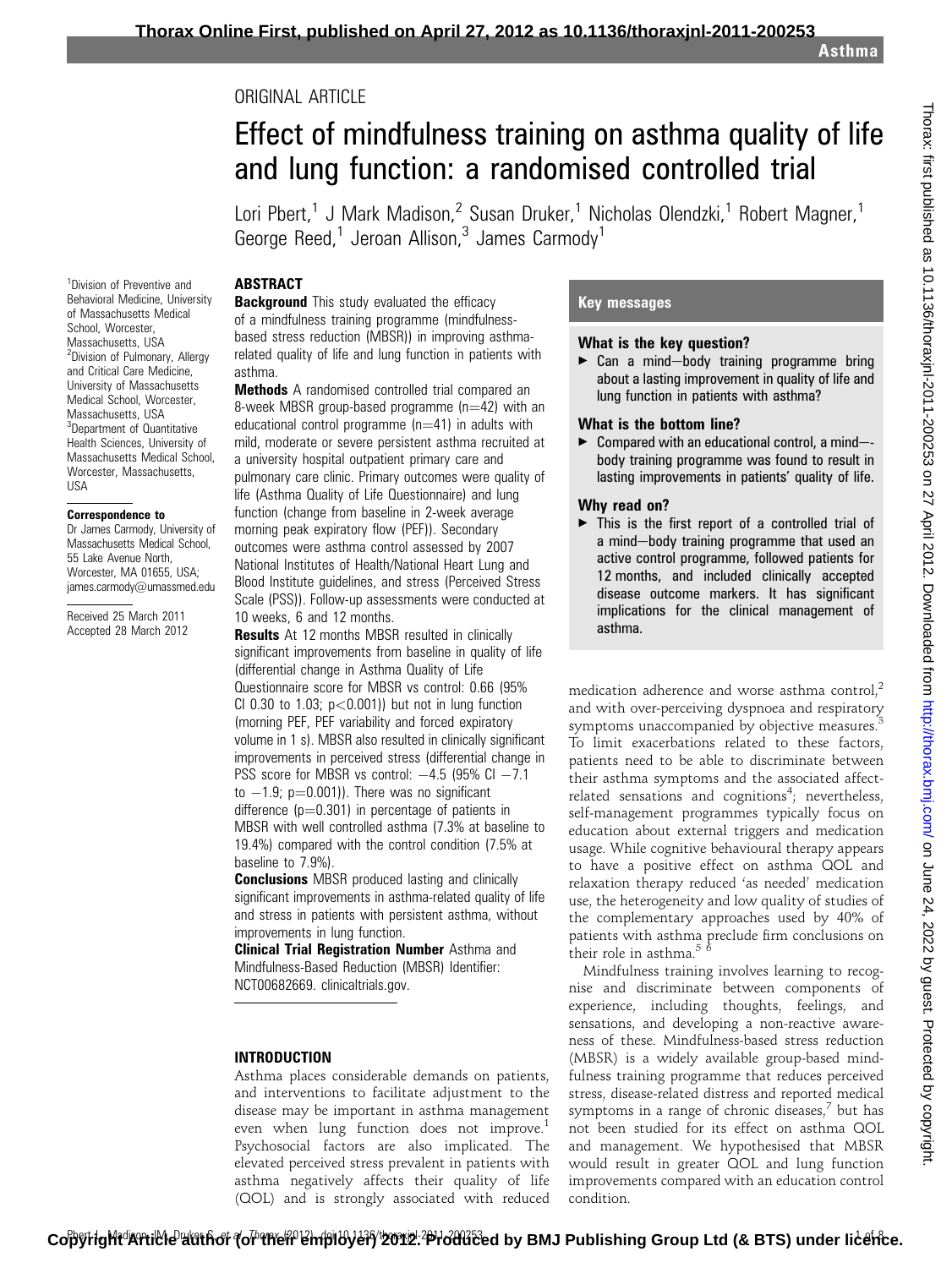# **METHODS**

## Study sample

Participants were adult patients recruited between October 2006 and December 2007 from primary and pulmonary care clinics at UMass Memorial Health Care (UMMHC) in Worcester, Massachusetts, USA.

Inclusion criteria were physician-documented asthma with an objective indicator of bronchial hyper-responsiveness (positive methacholine challenge test,  $\geq 12\%$  improvement in forced expiratory volume in 1 s ( $FEV<sub>1</sub>$ ) or forced vital capacity ( $FVC$ ) in response to bronchodilator, or 20% variability in diurnal peak expiratory flow (PEF) variation), or  $\geq$ 12% improvement in FEV<sub>1</sub> in response to inhaled bronchodilator on spirometry at study entry; and met 2007 National Institutes of Health/National Heart Lung and Blood Institute (NIH/NHLBI) $\text{8}$  criteria for mild, moderate, or severe persistent asthma.

Patients were excluded if they had intermittent asthma (symptoms less than once/week, brief exacerbations, nocturnal symptoms  $\leq$  twice/month, and normal lung function between

Figure 1 Consort diagram. HLC, healthy living course; MBSR, mindfulness-based stress reduction. episodes); smoked in the past year; other lung diseases; current treatment for symptomatic cardiovascular disease; history of a positive tuberculosis test; participated in MBSR and/or practicing meditation regularly.

Figure 1 shows the flow of participants. Eighty-three proceeded to randomisation. Follow-up occurred between April 2007 and February 2008. The University of Massachusetts Medical School Institutional Review Board approved the protocol. Participants gave informed consent and continued to be managed by their physician.

## Intervention groups

The intervention was MBSR; the control was a Healthy Living Course. Group assignment was by a random allocation scheme with block sizes of four and six.

MBSR consisted of 8 weekly 2.5 h sessions, and an all-day (6 h) session in week  $6.9$  To enhance generalisability, participants were integrated into regularly scheduled UMMHC MBSR classes and had approximately two study and 28 non-study

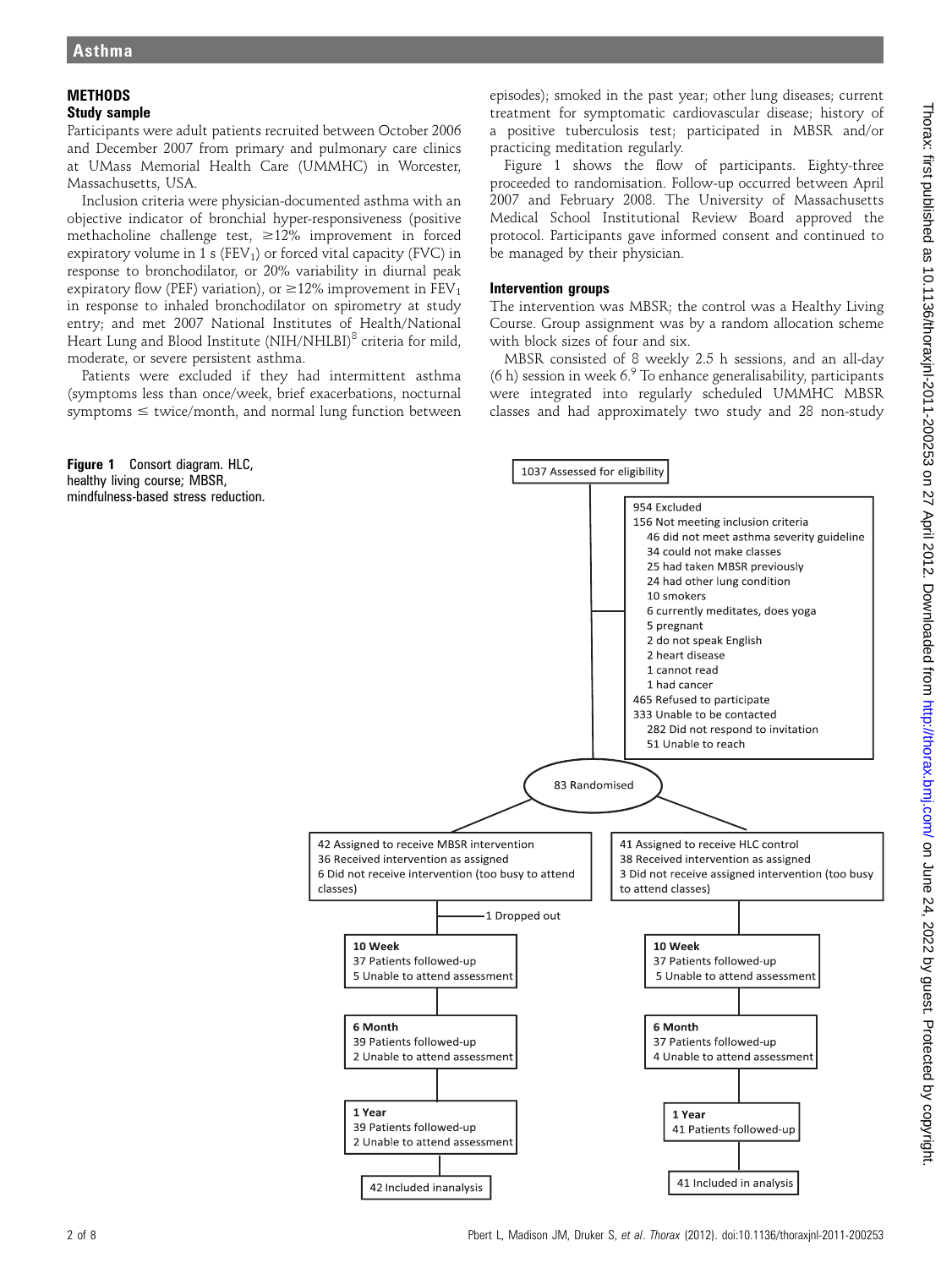participants. Mindfulness training was through the following techniques: body scan, when attention is systematically moved through the body to bring awareness to sensations; sitting meditation focusing on awareness of breathing, thoughts and feelings; and gentle stretching exercises to develop awareness

during movement. The classes emphasised integration of mindfulness into everyday life to support coping with symptoms and stress. Two CDs containing guided mindfulness exercises were provided to be practiced for 30 min, 6 days/week.

To control for as many non-specific factors as possible, we developed a healthy living course (HLC) matched for time, instructor attention and format. Classes consisted of lectures and discussion of self-care topics: healthy nutrition; physical activity; coping with stress (not including mindfulness); sleep hygiene; balancing work and personal life; and living a drug-free life. Homework was assigned consistent in time with MBSR. To match the MBSR mix of participants, HLC was offered to community members in addition to study participants and consisted of approximately 7 study and 18 non-study participants. Classes were held during the same timeframe as MBSR to control for seasonal variation.

#### Outcome measures

Assessments occurred at baseline, and at 10 weeks and 6 and 12 months post baseline by evaluators blind to treatment assignment.

Primary outcomes were QOL and lung function. The Asthma Quality of Life Questionnaire  $(AQOL)^{10}$   $^{11}$  (32-items) assesses the degree to which important activities were limited by asthma during the last 2 weeks in four domains: activity limitations, asthma symptoms, emotional function and environmental exposure. The overall QOL score, an average of the domains, is valid, reliable and sensitive to changes in asthma symptoms.<sup>10</sup> The minimum important change in overall QOL score and each of the domains is 0.5.11

Lung function was assessed by change from baseline in 2-week average morning PEF (litres/min), consistent with studies by the National Heart, Lung, and Blood Institute's Asthma Clinical Research Network (ClinicalTrials.gov). While correlation with  $FEV<sub>1</sub>$  is not always ideal, PEF is easily performed at home and often used as an indicator of lung function. Additional lung function measures were spirometry and PEF variability. Spirometry was performed in the UMMHC Pulmonary Diagnostic Laboratory according to American Thoracic Society guidelines<sup>12</sup> and assessed FEV<sub>1</sub> and FVC. PEF variability compared the minimum morning pre-bronchodilator PEF with the recent best (day's highest minus lowest/mean), providing an amplitude per cent mean.<sup>13</sup>

Secondary outcomes were perceived stress, and asthma control classification based on 2007 NIH/NHLBI criteria.<sup>8</sup> Those in a less well controlled category for any component were classified at the higher category. The 10-item Perceived Stress Scale  $(PSS)^{14}$  assessed the degree to which the person appraised their coping resources as insufficient to meet the demands of events in the past month.

At each assessment, participants recorded frequency of asthma rescue medication use (short-acting bronchodilators) over a 14-day period, and days of work or school missed due to asthma. Asthma exacerbations were assessed by self-reported initiation of prednisone in the last 30 days.

#### Analysis

Analyses were carried out using Stata V.10.1 (Stata Corporation). This was a pilot study powered at the 10% significance level for a mean difference in AQOL between groups of  $< 0.5$ ,<sup>11</sup> and a difference in mean per cent change in PEF of 10%.<sup>15</sup> At the 10% significance level, there was 80% power with  $n=35/group$ . At the 5% significance level the effective power was 70%. With a predicted 15% dropout, the recruitment goal was 42/group. A significance threshold of  $p<0.05$  was used for all analyses. Baseline distributions of important patient characteristics were compared by study group based on non-missing data. T-tests compared AQOL,  $FEV_1$ , per cent predicted  $FEV_1$  and perceived stress, and Wilcoxon rank sum tests compared variables with skewed distributions (short short-term inhaler use, days absent due to asthma). Fisher's exact tests compared all categorical variables.

Prednisone use differed between groups at baseline and was included in final models if associated with time trends and altered estimates of study arm effects.

For the peak flow/medication form and spirometry, there were up to 21 missing data points at follow-up. For short-term rescue medication use, 2-week average morning PEF, PEF variability, and  $FEV<sub>1</sub>$ , missing values were extrapolated using the slope of the two closest non-missing values; for 10 patients, single nonmissing values were carried forward to all subsequent time points. The results presented are from these imputed models. Difference in improvement in AQOL (by 1 or 1.5 points) at 12 months was tested using Fisher's exact test. Class attendance was compared using the Wilcoxon rank-sum test.

The basic analytic strategy was to compare differential trends over time for the intervention versus comparison group. The main outcomes were derived from a difference-of-difference analysis representing over-time change in the intervention group after accounting for simultaneous change in the comparison group. Trends over time in AQOL, PSS, PEF variability, morning PEF and  $FEV<sub>1</sub>$  were analysed using linear mixed models with random intercepts and slopes, with participant as the random effect. Each outcome was modelled as a function of group, categorical time and the group-time interaction. The grouptime coefficients reflected differential over-time change for the intervention versus comparison group. Time coefficients reflected over-time change in the comparison group, while the sum of time and group-time coefficients provided change in the intervention group. Dichotomous outcomes (well controlled asthma, prednisone use in past 30 days and long-term controller use) were analysed using Generalised Estimating Equation logistic regression. Times/week using short-term rescue medication was modelled with Generalised Estimating Equation negative binomial regression. For all models, clustering was on participant and an exchangeable correlation structure was assumed. Each outcome was modelled as a function of group, categorical time, and the group-time interaction. The model for rescue medication also included baseline prednisone use and the interaction of baseline prednisone use and time as covariates. Estimates of ORs, incidence rate ratios and CIs were derived from the models.

#### RESULTS

## Baseline characteristics

The 56 women and 27 men had a mean age of 52.8 years (see table 1). The majority were white (93.8%), non-Latino (92.3%) and had either some college or a college or advanced degree (68.8%). Per cent with well controlled asthma was very low (7.4%), consistent with the exclusion of intermittent or well controlled asthma. Of those whose asthma was not well controlled, 80.0% in HLC and 83.8% in MBSR were on inhaled corticosteroid or oral prednisone. The number of years taking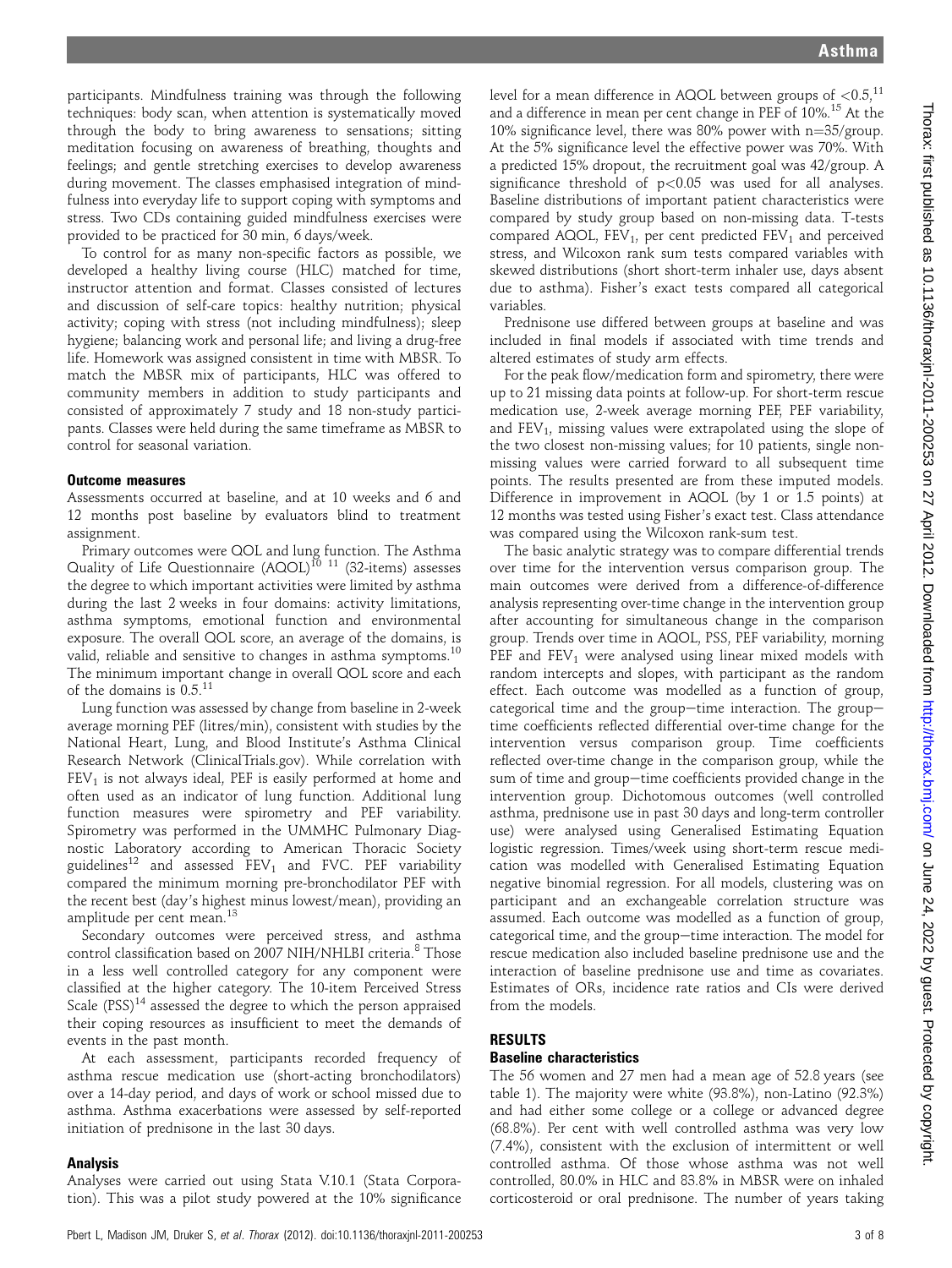## Table 1 Baseline socio-demographical and clinical characteristics

| <b>Characteristic</b>                                                                                             | <b>MBSR</b> intervention<br>group $(n=42)$ | <b>HLC</b> control<br>group $(n=41)$ | p Value   |
|-------------------------------------------------------------------------------------------------------------------|--------------------------------------------|--------------------------------------|-----------|
| Age in years, mean (SD)                                                                                           | 51.93 (13.6)                               | 53.61 (13.7)                         | 0.575     |
| Women, n (%)                                                                                                      | 27 (64.3)                                  | 29 (70.7)                            | 0.641     |
| Race, n (%)                                                                                                       |                                            |                                      | 0.233     |
| White                                                                                                             | 36 (90.0)                                  | 40 (97.6)                            |           |
| <b>Black</b>                                                                                                      | 1(2.5)                                     | 0(0.0)                               |           |
| <b>Other</b>                                                                                                      | 3(7.5)                                     | 1(2.4)                               |           |
| Latino, n (%)                                                                                                     | 5(12.8)                                    | 1(2.6)                               | 0.200     |
| Education, n (%)                                                                                                  |                                            |                                      | 0.649     |
| High-school degree or GED                                                                                         | 6(14.6)                                    | 7(17.5)                              |           |
| College $1-3$ years                                                                                               | 13 (31.7)                                  | 16 (40.0)                            |           |
| College degree                                                                                                    | 14 (34.1)                                  | 13 (32.5)                            |           |
| MA or doctoral                                                                                                    | 8(19.5)                                    | 4(10.0)                              |           |
| Marital status, n (%)                                                                                             |                                            |                                      | 0.880     |
| Married or living with partner                                                                                    | 29 (70.7)                                  | 31 (75.6)                            |           |
| Never married                                                                                                     | 5(12.2)                                    | 4(9.8)                               |           |
| Divorced or widowed                                                                                               | 7(17.0)                                    | 6(14.7)                              |           |
| Asthma control,* n (%)                                                                                            |                                            |                                      | 0.941     |
| Well controlled                                                                                                   | 3(7.3)                                     | 3(7.5)                               |           |
| Not well controlled                                                                                               | 20 (48.8)                                  | 21 (52.5)                            |           |
| Very poorly controlled                                                                                            | 18 (43.9)                                  | 16 (40.0)                            |           |
| Asthma severity, n (%)                                                                                            |                                            |                                      | 0.586     |
| Mild                                                                                                              | 6(14.3)                                    | 5(12.2)                              |           |
| Moderate                                                                                                          | 18 (42.9)                                  | 22 (53.7)                            |           |
| Severe                                                                                                            | 18 (42.9)                                  | 14 (34.1)                            |           |
| $FEV1$ in litres, mean (SD)                                                                                       | 2.57(0.6)                                  | 2.54(0.7)                            | 0.842     |
| FEV <sub>1</sub> predicted, mean (SD)                                                                             | 91.7 (16.6)                                | 94.6 (18.9)                          | 0.453     |
| Morning PEF in litres/min, mean (SD)                                                                              | 443.9 (146.6)                              | 396.8 (134.4)                        | 0.139     |
| Short-term bronchodilator/rescue medication use, times/week, mean (SD)                                            | 2.92(5.4)                                  | 2.22(4.2)                            | $0.623 +$ |
| Used short-term bronchodilator/rescue medication, n (%)                                                           | 16(39.0)                                   | 19 (50.0)                            | 0.370     |
| Used long-term controller medication (ICS or oral prednisone), n (%)                                              | 33 (80.5)                                  | 29 (74.4)                            | 0.512     |
| Used ICS, n (%)                                                                                                   | 31 (75.6)                                  | 29 (74.4)                            | 1.000     |
| Prednisone/Methylprednisolone used in past 30 days, n (%)                                                         | 10(24.4)                                   | 2(4.9)                               | 0.026     |
| Patients with asthma not well controlled using long-term controller medication<br>(ICS or oral prednisone), n (%) | 31 (83.78)                                 | 28 (80)                              | 0.764     |
| AQOL, mean (SD)                                                                                                   | 5.07(1.2)                                  | 5.33(1.0)                            | 0.297     |
| PSS, mean (SD)                                                                                                    | 17.41(6.3)                                 | 15.75 (7.8)                          | 0.294     |
| Other medical conditions, n (%)                                                                                   |                                            |                                      |           |
| Allergic rhinitis                                                                                                 | 15(36.6)                                   | 14 (34.1)                            | 1.000     |
| Heart disease                                                                                                     | 3(7.3)                                     | 4(9.8)                               | 1.000     |
| Gastro-esophageal reflux disease                                                                                  | 25(61.0)                                   | 19 (47.5)                            | 0.268     |
| No. of days missed school or work due to asthma in past 6 months, mean (SD)                                       | 0.61(1.6)                                  | 0.10(0.4)                            | $0.094 +$ |
| Missed at least 1 day of work or school due to asthma in the past 6 months, n (%)                                 | 8(19.5)                                    | 3(7.5)                               | 0.194     |

\*Asthma control was assessed based on the National Heart Lung and Blood Institute<sup>8</sup> criteria. Presented are per cent classified as well controlled (vs not well controlled or very poorly controlled).

yRank-sum test.

AQOL, Asthma Quality of Life; FEV<sub>1</sub>, forced expiratory volume in 1 s; GED, general education diploma; HLC, healthy living course; ICS, inhaled corticosteroid; MA, Master of Arts degree; MBSR, mindfulness-based stress reduction; PEF, peak expiratory flow; PSS, Perceived Stress Scale.

asthma medication was 13.3. Mean baseline AQOL (5.20 overall; 5.46 men, 5.08 women) was similar to a cross-sectional study of US adults with asthma.<sup>16</sup> Mean perceived stress (16.6) was 0.5 SD above the US norm.<sup>17</sup> The only significant difference between arms in demographical and clinical characteristics was prednisone/Methylprednisolone use in the past 30 days (MBSR 24.4% vs HLC 4.9%, p=0.026). The two conditions did not differ on any other asthma control measures.

## Primary outcomes

#### Asthma-related QOL

At 12-month follow-up, overall AQOL had significantly improved in the MBSR group compared with controls, increasing by 0.72 and 0.06 respectively (differential change of 0.66, p<0.001) (see table 2 and figure 2). The MBSR group also improved in three of the four AQOL components: activity limitations (differential change of 0.66,  $p=0.0.003$ ), symptoms (differential change of 0.63,  $p=0.002$ ) and emotional function (differential change of 0.81,  $p=0.002$ ) (see table 2). At 12 months the effect of MBSR versus control on overall AQOL (differential change of 0.66) was >0.50, which is considered a clinically significant improvement, and more patients in the MBSR group achieved moderate ( $\geq$ 1 point) (34% vs 12%, p=0.031) and large improvements in AQOL ( $\geq$ 1.5 points) (18% vs 5%, p=0.080).

## Lung function

The primary lung function measure (2-week average morning PEF (litre/min)) did not improve in the MBSR group compared with controls; changes from baseline were  $-4.2$  and 6.5  $respectively (differential change at 12 months  $-10.7$ , p=0.588)$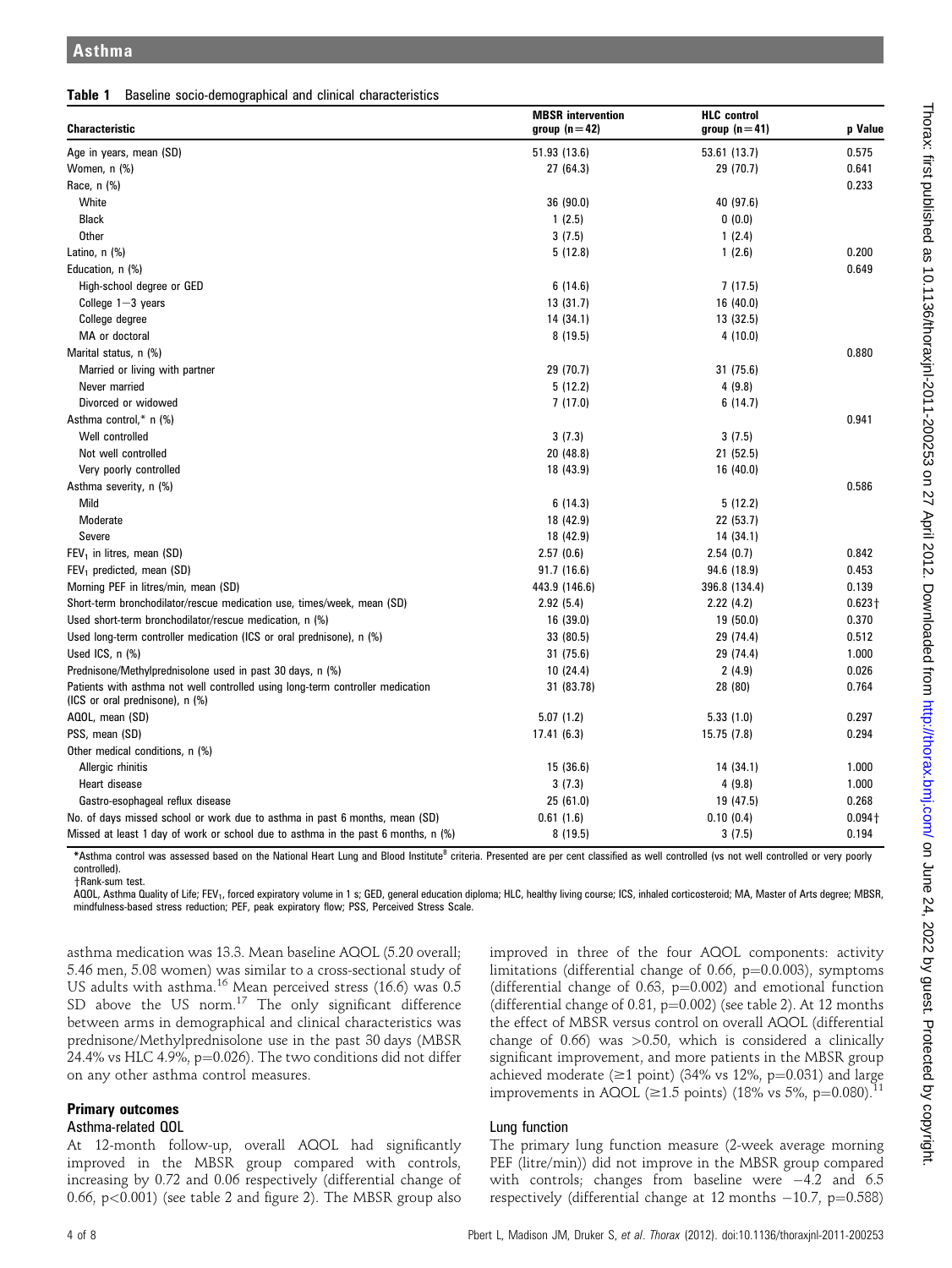Table 2 Asthma Quality of Life (AQOL): model-derived estimates for baseline, follow-up and change from baseline

|                             | Mean (SE)       |            |            |            | Mean change (95% CI) from baseline to: |                        |                            |  |  |
|-----------------------------|-----------------|------------|------------|------------|----------------------------------------|------------------------|----------------------------|--|--|
|                             | <b>Baseline</b> | 10 weeks   | 6 months   | 12 months  | 10 weeks                               | 6 months               | 12 months                  |  |  |
| AOOL overall score          | $n = 82$        | $n = 74$   | $n = 76$   | $n=80$     |                                        |                        |                            |  |  |
| <b>MBSR</b>                 | 5.10(0.17)      | 5.61(0.17) | 5.70(0.17) | 5.82(0.17) | $0.51$ (0.25 to 0.77)                  | $0.60$ (0.37 to 0.84)  | $0.72$ (0.46 to 0.99)      |  |  |
| <b>HLC</b> control          | 5.33(0.17)      | 5.57(0.17) | 5.61(0.17) | 5.39(0.16) | $0.24$ (-0.02 to 0.51)                 | $0.28$ (0.05 to 0.52)  | $0.06$ (-0.20 to 0.32)     |  |  |
| Differential change         |                 |            |            |            | $0.27$ (-0.11 to 0.64)                 | $0.32$ (-0.01 to 0.65) | $0.66$ (0.30 to 1.03)      |  |  |
| p Value                     |                 |            |            |            | 0.162                                  | 0.054                  | < 0.001                    |  |  |
| Four AQOL domains           |                 |            |            |            |                                        |                        |                            |  |  |
| <b>Activity limitations</b> | $n = 82$        | $n=74$     | $n=76$     | $n=80$     |                                        |                        |                            |  |  |
| <b>MBSR</b>                 | 4.99(0.18)      | 5.42(0.17) | 5.63(0.18) | 5.77(0.18) | 0.43 (0.14 to 0.72)                    | $0.64$ (0.33 to 0.95)  | 0.78 (0.47 to 1.09)        |  |  |
| <b>HLC</b> control          | 5.25(0.18)      | 5.56(0.17) | 5.62(0.19) | 5.37(0.18) | $0.31$ (0.02 to 0.60)                  | $0.37$ (0.06 to 0.68)  | $0.12$ (-0.19 to 0.42)     |  |  |
| Differential change         |                 |            |            |            | $0.13$ (-0.28 to 0.54)                 | $0.27$ (-0.17 to 0.71) | 0.66 (0.22 to 1.10)        |  |  |
| p Value                     |                 |            |            |            | 0.547                                  | 0.270                  | 0.003                      |  |  |
| Symptoms                    | $n = 82$        | $n = 73$   | $n = 76$   | $n=80$     |                                        |                        |                            |  |  |
| <b>MBSR</b>                 | 5.10(0.18)      | 5.66(0.19) | 5.71(0.18) | 5.80(0.18) | $0.56$ (0.24 to 0.88)                  | $0.61$ (0.36 to 0.86)  | 0.70 (0.41 to 1.00)        |  |  |
| <b>HLC</b> control          | 5.28(0.18)      | 5.53(0.19) | 5.55(0.18) | 5.35(0.18) | $0.26$ (-0.07 to 0.58)                 | 0.28 (0.02 to 0.53)    | $0.07$ (-0.22 to 0.36)     |  |  |
| Differential change         |                 |            |            |            | $0.31$ (-0.14 to 0.76)                 | $0.33$ (-0.02 to 0.69) | 0.63 (0.22 to 1.04)        |  |  |
| P Value                     |                 |            |            |            | 0.181                                  | 0.065                  | 0.002                      |  |  |
| <b>Emotional function</b>   | $n = 82$        | $n = 74$   | $n=76$     | $n=80$     |                                        |                        |                            |  |  |
| <b>MBSR</b>                 | 5.20(0.21)      | 5.81(0.21) | 5.94(0.16) | 6.14(0.17) | $0.61$ (0.27 to 0.95)                  | 0.74 (0.44 to 1.05)    | 0.94 (0.58 to 1.30)        |  |  |
| <b>HLC</b> control          | 5.37(0.21)      | 5.67(0.21) | 5.70(0.17) | 5.50(0.17) | $0.29$ (-0.05 to 0.64)                 | $0.33$ (0.02 to 0.64)  | $0.13$ (-0.23 to 0.49)     |  |  |
| Differential change         |                 |            |            |            | $0.32$ (-0.16 to 0.81)                 | $0.42$ (-0.02 to 0.85) | 0.81 (0.30 to 1.33)        |  |  |
| p Value                     |                 |            |            |            | 0.194                                  | 0.060                  | 0.002                      |  |  |
| Environmental stimuli       | $n=80$          | $n = 73$   | $n = 76$   | $n = 79$   |                                        |                        |                            |  |  |
| <b>MBSR</b>                 | 5.29(0.19)      | 5.69(0.21) | 5.63(0.19) | 5.64(0.21) | $0.40$ (0.07 to 0.72)                  | $0.34$ (0.05 to 0.62)  | $0.35$ (0.03 to 0.68)      |  |  |
| <b>HLC</b> control          | 5.57(0.19)      | 5.64(0.21) | 5.67(0.19) | 5.41(0.21) | $0.07$ (-0.26 to 0.40)                 | $0.10$ (-0.20 to 0.39) | $-0.16$ ( $-0.48$ to 0.17) |  |  |
| Differential change         |                 |            |            |            | $0.33$ (-0.13 to 0.79)                 | $0.24$ (-0.18 to 0.65) | $0.51$ (0.05 to 0.97)      |  |  |
| p Value                     |                 |            |            |            | 0.161                                  | 0.258                  | 0.028                      |  |  |

Differential change was calculated as the difference in change from baseline for the intervention versus change from baseline for the comparison group. The differing numbers of individuals included in each outcome analysis is due to the AQOL allowing for differing numbers of missing responses for each subscale. HLC, healthy living course; MBSR, mindfulness-based stress reduction.

(see table 3). Similarly, effects were not demonstrated in PEF variability (amplitude % mean) or  $FEV<sub>1</sub>$  (litres), with respective

changes of  $-0.27\%$  in the MBSR group and  $-0.05\%$  in the control group (differential change of  $-0.22\%$ , p= $0.879$ ), and 0.04 in the MBSR group and 0.02 in the control group



**Figure 2** Overall asthma quality of life (AQOL). HLC, healthy living course; MBSR, mindfulness-based stress reduction.

(differential change of 0.01,  $p=0.809$ ) (see table 3). Adherence to PEF monitoring, defined as completing at least one full day of monitoring, was 78% at 10 weeks, 77% at 6 months and 78% at 12 months.

#### Secondary outcomes Asthma control

## The percentage of well controlled asthma in the MBSR group went from 7.3% at baseline to 19.4% at 12-month follow-up compared with 7.5% to 7.9% in the controls. This differential change was not significant ( $p=0.301$ ) (see table 4 and figure 3).

The percentage of patients in the MBSR group using longterm controller medication decreased from 80.5% at baseline to 71.4% at 12-month follow-up, while the percentage of controls increased from 74.4% to 81.25%. This differential change was not significant ( $p=0.064$ ) (data not shown).

## Perceived stress

At 12-month follow-up, perceived stress (PSS) had significantly improved in the MBSR group compared with the controls, decreasing by 4.3 and increasing by 0.2 respectively (differential change of  $-4.5$ ,  $p=0.001$ ) (see Table 4 and figure 4).

## Asthma medications, exacerbations, days of work/school missed

In an unadjusted model, there were no significant differences in change between conditions in use of rescue medications (bronchodilators) ( $p=0.095$ ) or prednisone for asthma exacerbations  $(p=0.084)$  (see table 4). However, when adjustment was made for prednisone use in the 30 days before baseline assessment, the MBSR group showed a significant decrease compared with the control group in use of rescue medications at 12 months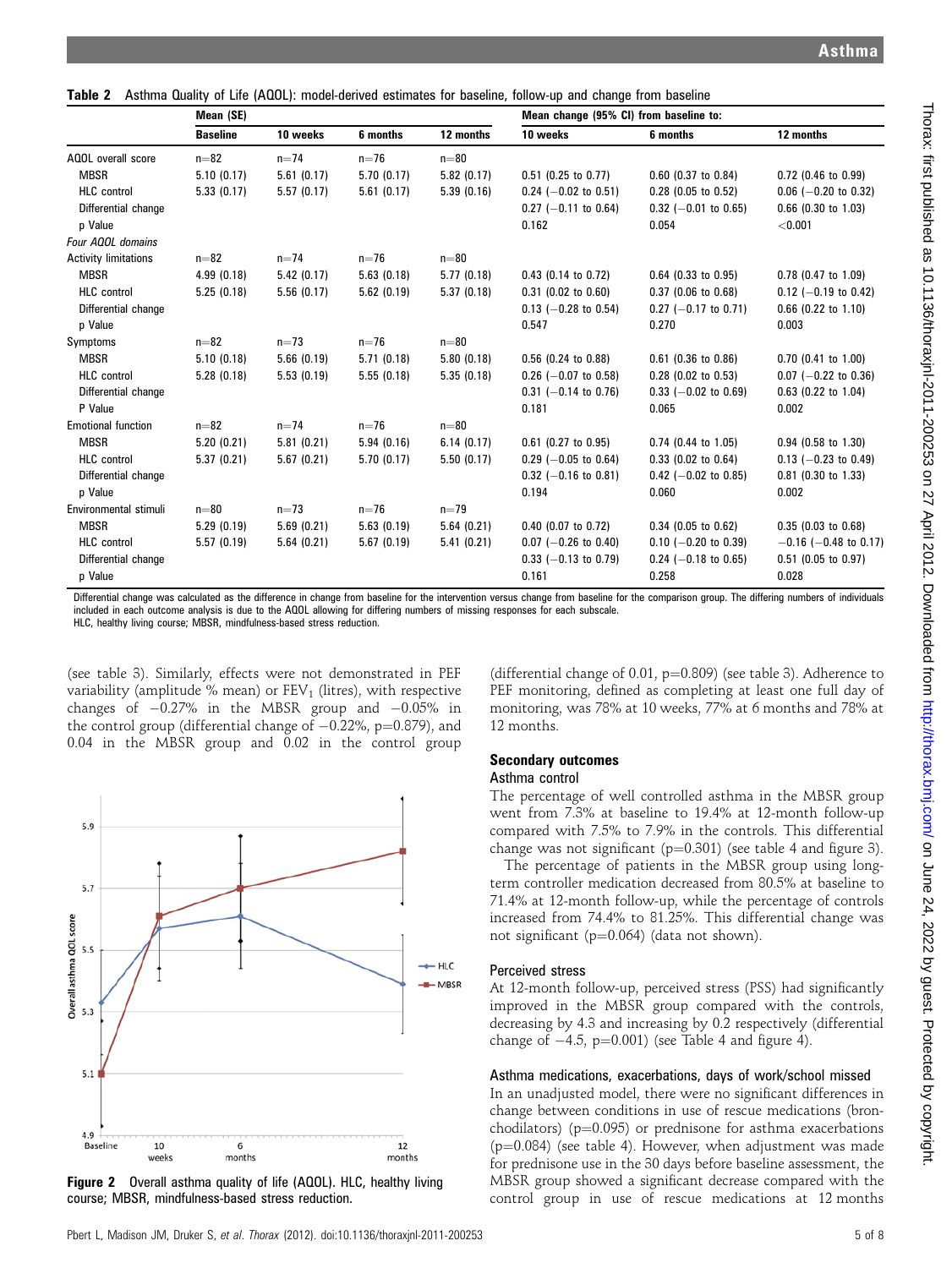|  | Table 3 Lung function: model estimates for baseline, follow-up and change from baseline |  |  |  |  |  |  |  |  |  |
|--|-----------------------------------------------------------------------------------------|--|--|--|--|--|--|--|--|--|
|--|-----------------------------------------------------------------------------------------|--|--|--|--|--|--|--|--|--|

|                                            | Mean (SE)       |              |              |              | Mean change (95% CI) from baseline to: |                            |                            |  |  |
|--------------------------------------------|-----------------|--------------|--------------|--------------|----------------------------------------|----------------------------|----------------------------|--|--|
|                                            | <b>Baseline</b> | 10 weeks     | 6 months     | 12 months    | 10 weeks                               | 6 months                   | 12 months                  |  |  |
| 2-Week average morning<br>PEF (litres/min) | $n=80$          | $n = 81$     | $n=82$       | $n = 82$     |                                        |                            |                            |  |  |
| <b>MBSR</b>                                | 445.1 (21.5)    | 444.7 (22.2) | 444.5 (21.4) | 440.9 (22.3) | $-0.3$ ( $-22.5$ to 21.8)              | $-0.6$ ( $-23.7$ to 22.5)  | $-4.2$ ( $-31.2$ to 22.8)  |  |  |
| <b>HLC</b> control                         | 393.4 (22.0)    | 401.8 (22.7) | 402.2 (21.9) | 400.0 (22.8) | $8.4$ (-14.4 to 31.1)                  | $8.8$ (-14.9 to 32.5)      | 6.5 $(-21.1$ to 34.2)      |  |  |
| Differential change                        |                 |              |              |              | $-8.7$ ( $-40.4$ to 23.0)              | $-9.4$ ( $-42.5$ to 23.7)  | $-10.7$ ( $-49.3$ to 28.0) |  |  |
| p Value                                    |                 |              |              |              | 0.591                                  | 0.578                      | 0.588                      |  |  |
| PEF variability (%)                        | $n=77$          | $n=80$       | $n=82$       | $n=82$       |                                        |                            |                            |  |  |
| <b>MBSR</b>                                | 8.86(0.78)      | 7.86(0.71)   | 8.91(0.70)   | 8.59(0.97)   | $-1.00$ ( $-2.22$ to 0.23)             | $0.06$ (-1.51 to 1.62)     | $-0.27$ ( $-2.26$ to 1.72) |  |  |
| <b>HLC</b> control                         | 9.12(0.79)      | 8.50(0.72)   | 7.51(0.72)   | 9.07(0.99)   | $-0.62$ ( $-1.86$ to 0.62)             | $-1.61$ (-3.19 to -0.03)   | $-0.05$ ( $-2.07$ to 1.97) |  |  |
| Differential change                        |                 |              |              |              | $-0.38$ ( $-2.12$ to 1.36)             | 1.67 $(-0.56$ to 3.89)     | $-0.22$ ( $-3.05$ to 2.62) |  |  |
| p Value                                    |                 |              |              |              | 0.672                                  | 0.142                      | 0.879                      |  |  |
| Spirometry (FEV <sub>1</sub> ) (litres)    | $n=83$          | $n=83$       | $n=83$       | $n=83$       |                                        |                            |                            |  |  |
| <b>MBSR</b>                                | 2.57(0.10)      | 2.60(0.10)   | 2.61(0.11)   | 2.60(0.11)   | $0.03$ (-0.03 to 0.09)                 | $0.05$ (-0.02 to 0.11)     | $0.04$ (-0.05 to 0.12)     |  |  |
| HLC control                                | 2.54(0.10)      | 2.63(0.11)   | 2.60(0.11)   | 2.56(0.11)   | $0.09$ (0.03 to 0.15)                  | $0.06$ (-0.01 to 0.13)     | $0.02$ (-0.06 to 0.10)     |  |  |
| Differential change                        |                 |              |              |              | $-0.06$ ( $-0.14$ to 0.03)             | $-0.01$ ( $-0.11$ to 0.08) | $0.01$ (-0.10 to 0.13)     |  |  |
| p Value                                    |                 |              |              |              | 0.213                                  | 0.761                      | 0.809                      |  |  |

Differential change was calculated as the difference in change from baseline for the intervention versus change from baseline for the comparison group. The differing numbers of individuals included in each outcome analysis is due to missing data, as not all patients completed these measurements at all time points.

FEV<sub>1</sub>, forced expiratory volume in 1 s; HLC, healthy living course; MBSR, mindfulness-based stress reduction; PEF, peak expiratory flow.

(p<0.001). There were no differences in long-term controller medication use and no change in use over time overall. There was no difference between conditions in days of work or school missed  $(p=0.538)$ .

Intervention and control sessions attended

Of the nine programme sessions, the mean number attended was 5.64 in the MBSR group and 4.54 in the HLC group  $(p=0.047)$ .

|                 |  |  |  |  |  | Table 4 Asthma control, perceived stress, rescue medication and prednisone use: model-derived estimates for baseline, follow-up, and follow-up |  |  |  |
|-----------------|--|--|--|--|--|------------------------------------------------------------------------------------------------------------------------------------------------|--|--|--|
| versus baseline |  |  |  |  |  |                                                                                                                                                |  |  |  |

|                                | % (n/total)     |              |            |            |             |                                        | OR (95% CI) follow-up versus baseline  |                       |
|--------------------------------|-----------------|--------------|------------|------------|-------------|----------------------------------------|----------------------------------------|-----------------------|
|                                | <b>Baseline</b> | 10 weeks     | 6 months   |            | 12 months   | 10 weeks                               | 6 months                               | 12 months             |
| Well controlled asthma         | $n=81$          | $n=70$       | $n = 75$   |            | $n = 74$    |                                        |                                        |                       |
| <b>MBSR</b>                    | 7.3(3/41)       | 9.1(3/33)    | 21.6(8/37) |            | 19.4 (7/36) | $1.3$ (0.3 to 5.1)                     | $3.6$ (1.1 to 11.7)                    | $2.9$ (0.9 to 9.7)    |
| HLC control                    | 7.5(3/40)       | 13.5(5/37)   | 5.4(2/37)  |            | 7.9(3/38)   | $1.9$ (0.5 to 6.8)                     | $0.7$ (0.1 to 3.3)                     | 1.1 (0.3 to 4.5)      |
| OR MBSR/OR HLC                 |                 |              |            |            |             | $0.7$ (0.1 to 4.4)                     | 5.4 (0.8 to 38.7)                      | 2.6 (0.4 to 16.4)     |
| p Value                        |                 |              |            |            |             | 0.689                                  | 0.093                                  | 0.301                 |
|                                | Mean (SE)       |              |            |            |             | Mean change (95% CI) from baseline to: |                                        |                       |
|                                | <b>Baseline</b> | 10 weeks     | 6 months   | 12 months  | 10 weeks    |                                        | 6 months                               | 12 months             |
| <b>PSS</b>                     | $n = 81$        | $n = 73$     | $n = 76$   | $n=77$     |             |                                        |                                        |                       |
| <b>MBSR</b>                    | 17.3(1.1)       | 13.0(1.0)    | 12.4(1.0)  | 13.0(1.0)  |             | $-4.3$ (-6.2 to $-2.3$ )               | $-4.9$ (-6.6 to $-3.1$ )               | $-4.3$ (-6.1 to -2.4) |
| <b>HLC</b> control             | 15.8(1.1)       | 14.3(1.0)    | 13.1(1.0)  | 16.0(1.0)  |             | $-1.5$ ( $-3.5$ to 0.5)                | $-2.7$ ( $-4.5$ to 0.9)                | $0.2$ (-1.7 to 2.0)   |
| Differential change            |                 |              |            |            |             | $-2.8$ ( $-5.6$ to 0.1)                | $-2.1$ ( $-4.6$ to 0.4)                | $-4.5$ (-7.1 to -1.9) |
| p Value                        |                 |              |            |            | 0.055       |                                        | 0.097                                  | 0.001                 |
|                                | Mean (SE)       |              |            |            |             |                                        | IRR (95% CI) follow-up versus baseline |                       |
|                                | <b>Baseline</b> | 10 weeks     | 6 months   | 12 months  |             | 10 weeks                               | 6 months                               | 12 months             |
| Times/week used                | $n=79$          | $n=81$       | $n=82$     | $n=82$     |             |                                        |                                        |                       |
| Short-term rescue medication   |                 |              |            |            |             |                                        |                                        |                       |
| <b>MBSR</b>                    | 2.92(0.85)      | 3.21(1.15)   | 2.97(1.02) | 2.39(0.89) |             | $0.71$ (0.53 to 0.96)                  | $0.81$ (0.60 to 1.08)                  | 0.48 (0.36 to 0.65)   |
| <b>HLC</b> control             | 2.22(0.69)      | 2.15(0.61)   | 1.83(0.55) | 2.49(0.74) |             | 1.00 (0.77 to 1.30)                    | $0.83$ (0.63 to 1.08)                  | 1.04 (0.80 to 1.36)   |
| IRR MBSR/IRR HLC               |                 |              |            |            |             | 0.71 (0.49 to 1.05)                    | 0.98 (0.66 to 1.44)                    | 0.46 (0.31 to 0.68)   |
| p Value                        |                 |              |            |            |             | 0.087                                  | 0.902                                  | < 0.001               |
|                                |                 | % (n/total)  |            |            |             |                                        | OR (95% CI) follow-up versus baseline  |                       |
|                                | <b>Baseline</b> |              | 10 weeks   | 6 months   | 12 months   | 10 weeks                               | 6 months                               | 12 months             |
| Prednisone use in last 30 days | $n = 82$        | $n = 73$     |            | $n=76$     | $n = 78$    |                                        |                                        |                       |
| <b>MBSR</b>                    |                 | 24.4 (10/41) | 13.9(5/36) | 12.8(5/39) | 17.9 (7/39) | $0.5$ (0.2 to 1.5)                     | $0.5$ (0.2 to 1.4)                     | $0.7$ (0.3 to 1.9)    |
| <b>HLC</b> control             | 4.9(2/41)       |              | 18.9(7/37) | 5.4(2/37)  | 15.4(6/39)  | 4.6 $(1.0 \text{ to } 21.1)$           | 1.1 $(0.2 \text{ to } 7.0)$            | 3.5 (0.8 to 16.1)     |
| OR MBSR/OR HLC                 |                 |              |            |            |             | $0.1$ (0.02 to 0.7)                    | $0.4$ (0.05 to 3.4)                    | $0.2$ (0.03 to 1.2)   |
| p Value                        |                 |              |            |            |             | 0.021                                  | 0.415                                  | 0.084                 |

For means, differential change was calculated as the difference in change from baseline for the intervention versus change from baseline for the comparison group. Estimates of ORs comparing follow-up and baseline are from logistic regression models. Estimates of IRRs comparing follow-up and baseline are from a negative binomial regression model. The differing numbers of individuals included in each outcome analysis is due to missing data, as not all patients completed these measurements at all time points. HLC, healthy living course; IRR, incidence rate ratio; MBSR, mindfulness-based stress reduction; PSS, Perceived Stress Scale.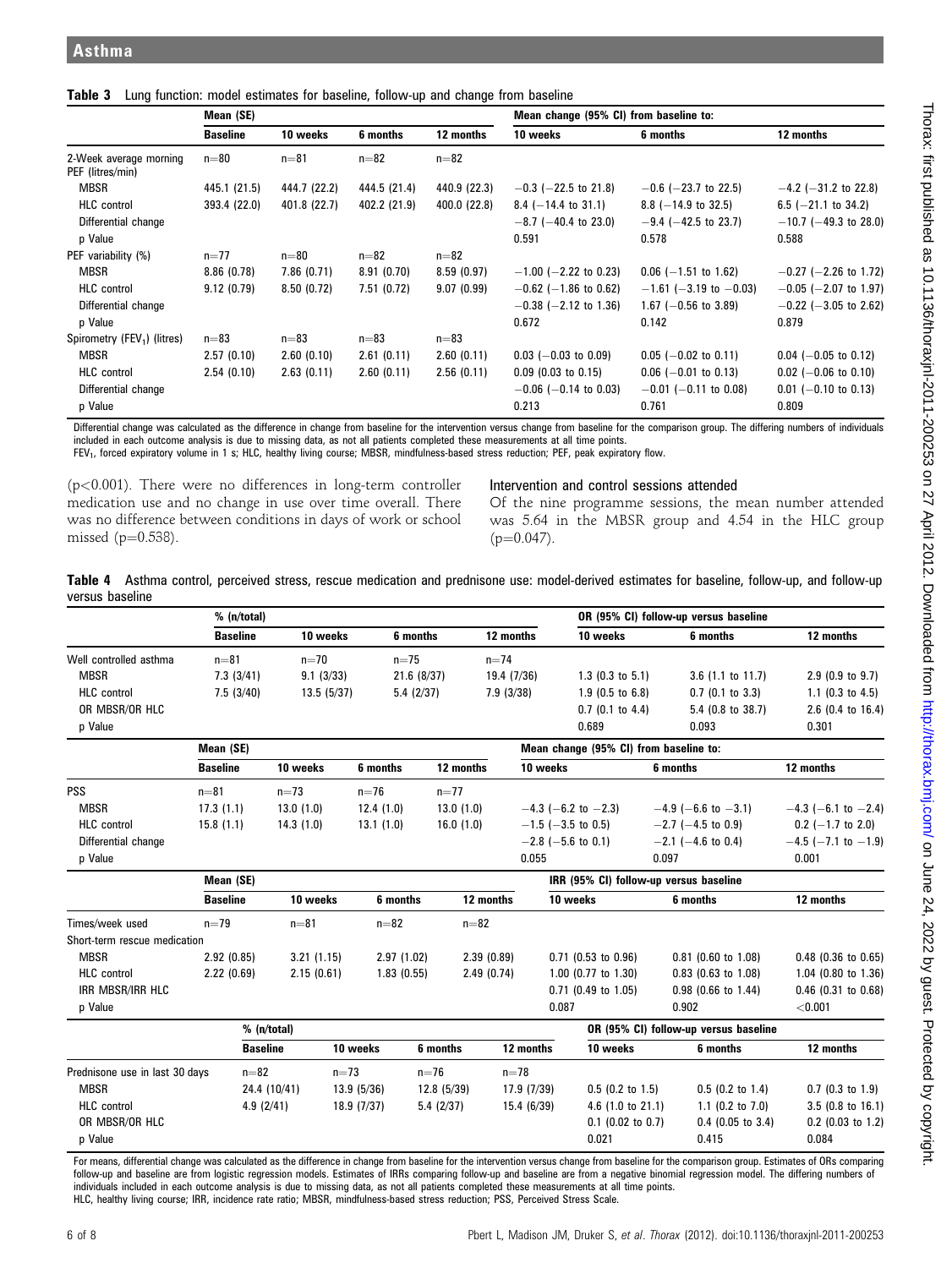

Figure 3 Asthma control. HLC, healthy living course; MBSR, mindfulness-based stress reduction.

## **DISCUSSION**

Participation in an MBSR programme as an adjunct to asthma treatment resulted in enduring, clinically significant improvements in AQOL in patients with persistent asthma.<sup>11</sup> For clinical perspective, these are comparable to QOL improvements in trials of widely prescribed asthma medications, including inhaled corticosteroids<sup>18</sup> and an anti-IgE antibody.<sup>19</sup> Other complementary programmes have not shown similar definitive improvements in asthma  $\text{QOL}^6$  suggesting mindfulness training may have uniquely supportive features. The independence of QOL improvements from lung function is consistent with a normative study which also found no correlation between AQOL and lung function.<sup>16</sup>

It was hypothesised that changes in appraisal and reduced reactivity to asthma symptoms from mindfulness training would increase coping resources and affect QOL through decreases in PSS. A number of findings support this model. Baseline PSS (17.3) in the MBSR arm was at the 75th percentile for a US normative sample<sup>17</sup> and was significantly and substantially reduced to the norm (13.0) at 12 months compared



**Figure 4** Perceived stress. HLC, healthy living course; MBSR, mindfulness-based stress reduction.

with controls, who remained relatively unchanged (from 15.8 to 16.0). Together with the finding that the largest effect in AQOL was in emotional function, this suggests coping resources increased in patients in the MBSR group. The finding of reduced stress has important clinical implications because higher stress levels are associated with increased asthma morbidity, poorer QOL and suboptimal disease management.<sup>2</sup>

The lack of accompanying improvements in lung function has implications for debate on the causal relation between stress and asthma. Laboratory-induced stress increases airway resistance in patients with asthma,<sup>20</sup> but longer-term life stress is not assopatients with assume, our consecuence and the view that ciated with lung function.<sup>21</sup> Our findings support the view that life stress, while affecting asthma QOL, may not contribute to impairment in lung function.

An interesting and encouraging finding is the pattern of change between treatment conditions over 12 months. While both conditions tended towards improvement in QOL, stress and asthma control in the first 6 months, the smaller gains achieved by controls largely deteriorated to baseline levels at 12 months. The MBSR programme maintained or improved their gains without further intervention. The HLC programme may have produced an initial placebo effect, a suggestion supported by a recent trial demonstrating some placebo effect of bronchial thermoplasty on QOL in patients with asthma, $^{22}$  and a cognitive behavioural intervention trial for patients with asthma and panic disorder that found AQOL gains during an 8-week intervention were not sustained at 6 months.<sup>23</sup> To our knowledge this is the first randomised trial using an active control that has followed MBSR participants for 12 months. It may be that more accurate discrimination between thoughts, sensations and feelings, and the reduced urgency and distress resulting from non-reactive awareness associated with mindfulness training is a lasting perceptual change.<sup>24</sup>

The study addresses criticism that studies of mindfulness training $25$  and complementary programmes used by patients with asthma<sup>6</sup> lack credible active controls, include only subjective endpoints, inadequately define participant characteristics and treatment methods, and fail to control for the supportive interaction with a practitioner, the most potent component of non-specific effects in medical encounters.<sup>26</sup> While the nonspecific effects of the MBSR and control interventions could differ, the finding that increased mindfulness from MBSR programmes mediates reductions in PSS<sup>27</sup> adds support to mindfulness training as the active ingredient. Additionally, by enrolling participants in a widely available programme rather than an experimental programme tailored to patients with asthma, the study addresses the more general criticism that behavioural trials create intervention conditions that are not generalisable, or translatable into the 'real world'. It is reasonable to expect similar findings in the approximately 200 MBSR programmes available at US and European healthcare facilities, many of which are covered by third party payers, making this a realistic adjunctive asthma treatment.

There were a number of study limitations. The modest sample size of this pilot study limited power to detect differences in a number of variables, including asthma control, and the ability to detect whether the intervention effect was specific to patients with asthma of a particular severity and whether it was related to changes in concomitant medications. Also, a substantial number of results have been calculated in a fairly restricted dataset; some results may be due to chance, especially when p values are close to 0.05. Generalisability of the findings is limited by a number of factors. First, patients were recruited from a pulmonary medicine and primary care population in an